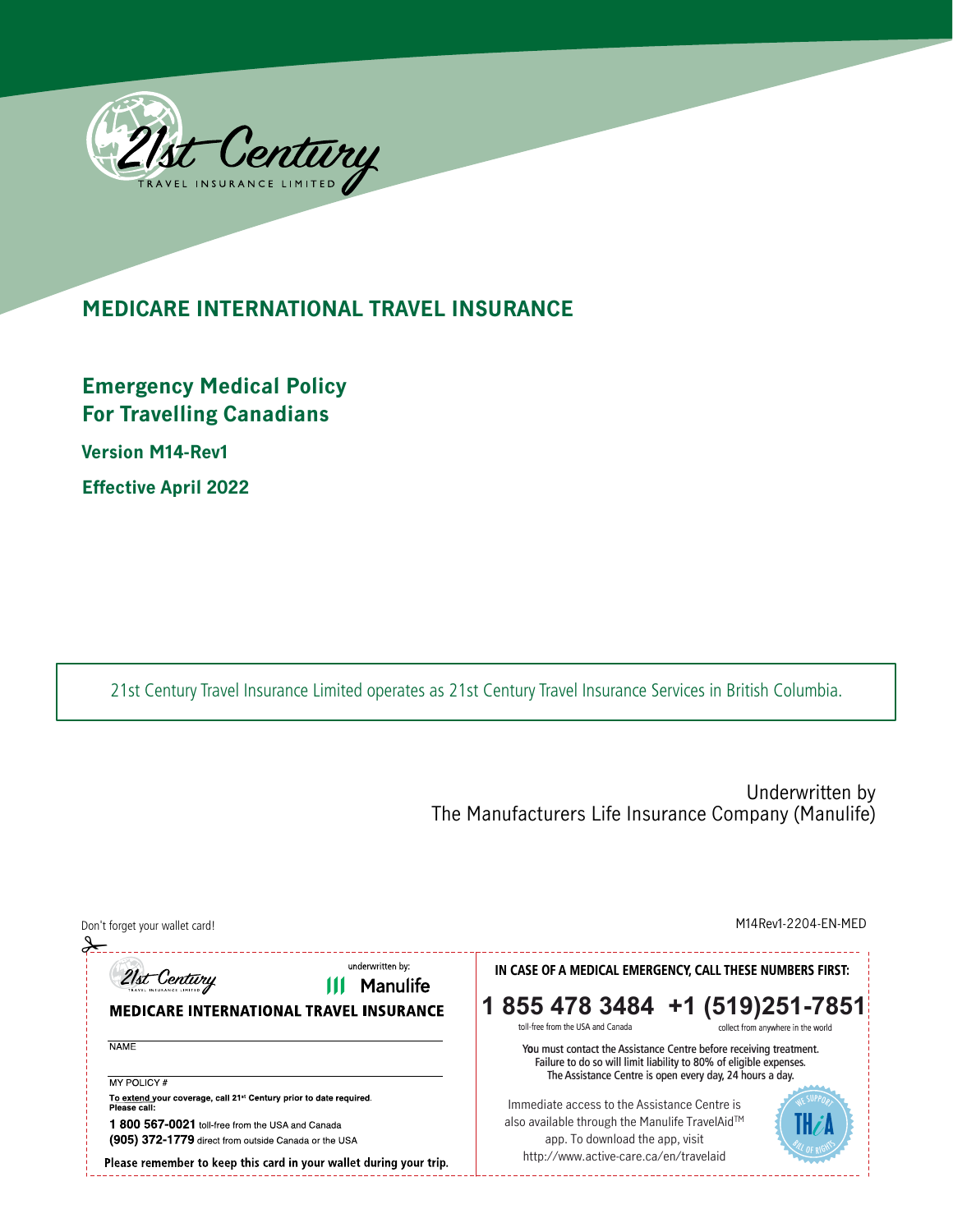### **MEDICARE INTERNATIONAL TRAVEL INSURANCE EMERGENCY MEDICAL POLICY FOR TRAVELLING CANADIANS Version M14-Rev1**

Effective April 2022

#### **10-Day Free Look to Review this Policy**

You have 10 days from your issue date to review this policy. If it does not meet your needs, you may terminate this insurance coverage and receive a premium refund if:

- you have not departed on your trip; and
- there is no claim in progress.

To request a premium refund, simply contact your agent from whom you purchased the insurance.

**Travel assistance and CLAIM SUBMISSION, anywhere in the world**  Before you travel, download the Manulife TravelAid™ mobile app through the Google Play™ store or the Apple App Store®. Features of Manulife TravelAid include:

- **Start a Claim begin the process to fle a claim and track your claim status**
- Contact Us a direct link to the Assistance Centre for immediate medical assistance 24/7
- International 911 search emergency phone numbers in other countries (GPS enabled)
- Find Medical Facility find directions to the closest medical facility (GPS enabled)
- Travel Tips pre- and post-departure
- Travel Advisories

#### **Online Claims Submission** is also available.

**Online Claims Submission** is also available.<br>Visit<https://manulife.acmtravel.ca>to submit your claim online. For faster and easier submissions, have all your documents available in electronic format, such as a PDF or a JPEG.

#### **TABLE OF CONTENTS**

#### **Section**

| 1  | <b>IMPORTANT NOTICE - Read Carefully Before You Travel 3</b>                               |    |
|----|--------------------------------------------------------------------------------------------|----|
| 2  |                                                                                            |    |
| 3  |                                                                                            |    |
| 4  |                                                                                            |    |
| 5  |                                                                                            |    |
| 6  |                                                                                            |    |
| 7  | EMERGENCY MEDICAL INSURANCE BENEFITS  6<br>What does Emergency Medical Insurance cover?  6 |    |
| 8  | What does Emergency Medical Insurance not cover? 7                                         |    |
| q  | How does this insurance work with other coverages                                          |    |
| 10 |                                                                                            |    |
|    |                                                                                            |    |
|    |                                                                                            |    |
|    |                                                                                            | 11 |



Everyone wants to have a carefree trip and should be able to travel with confidence in their travel insurance purchase. Most people travel every day without a problem, but if something does happen, the member companies of the Travel Health Insurance Association of Canada (THiA) want you to know your rights. THiA's Travel Insurance Bill of Rights and Responsibilities builds on the golden rules of travel insurance:

> Know your health • Know your trip Know your policy • Know your rights

Accessible formats and communication supports are available upon request. Visit **[Manulife.com/accessibility](https://Manulife.com/accessibility)** for more information.

For more information, go to [www.thiaonline.com/Travel\\_Insurance\\_Bill\\_of\\_Rights\\_and\\_Responsibilities.html](www.thiaonline.com/Travel_Insurance_Bill_of_Rights_and_Responsibilities.html)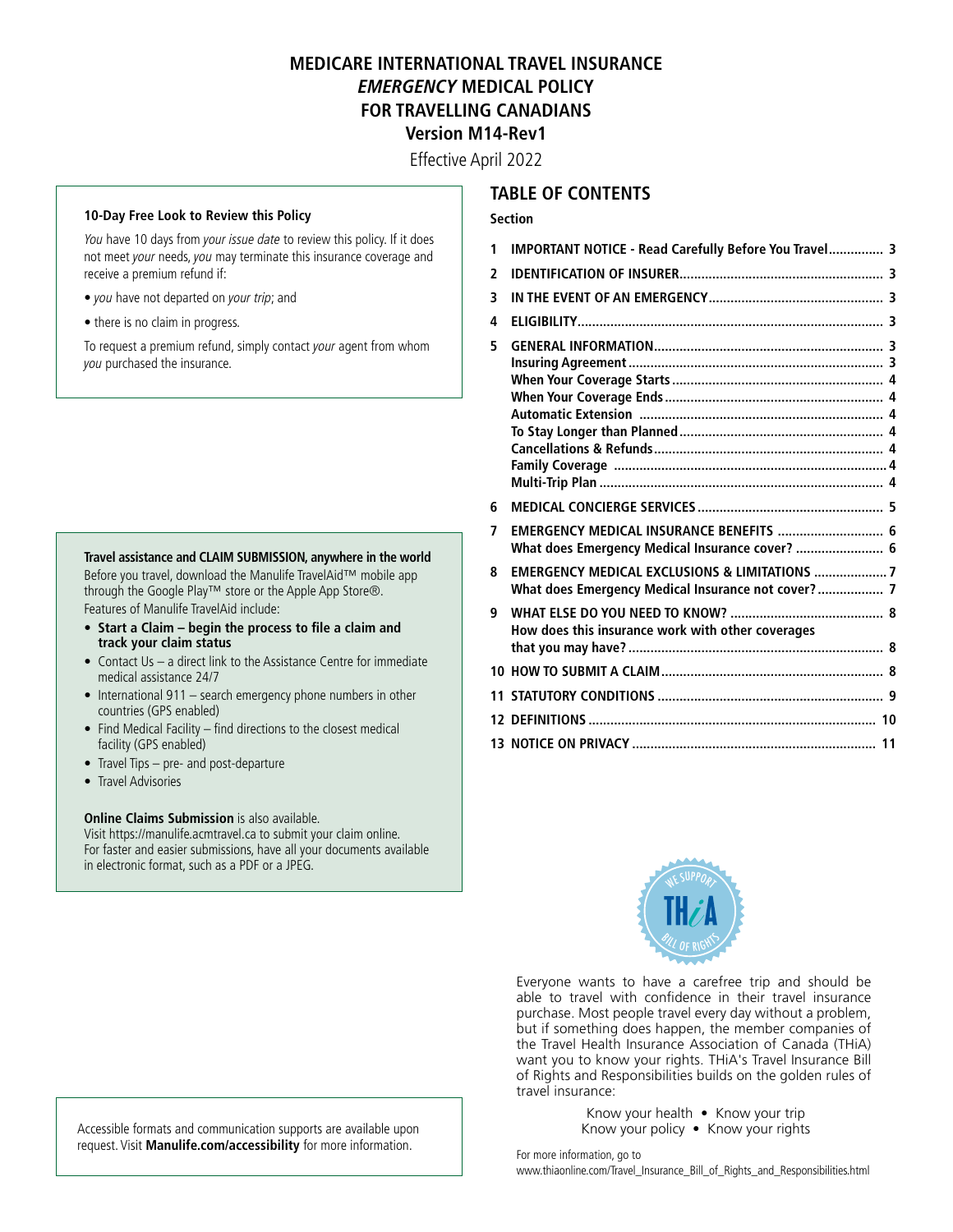## **SECTION 1 – IMPORTANT NOTICE SECTION 3 – IN THE EVENT OF**

You have purchased a travel insurance policy - what's next? We want you to understand (and it is in your best interest to know) what your policy includes, what it excludes, and what is limited (payable but with limits). Please take time to read through your policy before you travel. Italicized terms are defned in your policy.

- Travel insurance covers claims arising from sudden and unexpected situations (i.e. accidents and emergencies) and typically not follow-up or recurrent care.
- To qualify for this insurance, you must meet all of the eligibility requirements.
- This insurance contains limitations and exclusions (i.e. medical conditions that are not stable, pregnancy, child born on trip, excessive use of alcohol, high risk activities).
- This insurance may not cover claims related to pre-existing medical conditions, whether disclosed or not at time of policy purchase.
- Contact the Assistance Centre before seeking treatment or your benefits may be limited.
- In the event of a claim your prior medical history may be reviewed.
- If you have been asked to complete a medical questionnaire and any of your answers are not accurate or complete, your policy will be voidable.

#### **It is your responsibility to understand your coverage. If you have questions, call 1 800 567-0021 or (905) 372-1779.**

#### **Notice Required by Provincial Legislation:**

This policy contains a provision removing or restricting the right of the insured to designate persons to whom or for whose benefit insurance money is to be payable.

**ITALICIZED WORDS** have a specific meaning. Please refer to the "Definitions" section of this policy to find the meaning of each italicized word.

## **SECTION 2 – IDENTIFICATION OF INSURER**

 (2018) Inc., operating as "Active Care Management", "ACM" "Global Excel This policy is underwritten by The Manufacturers Life Insurance Company (Manulife). Claim payment and administrative services are provided by Active Claims Management Inc. Manulife has appointed Active Claims Management Management" and/or "Global Excel" as the provider of all assistance and claims services under the policy.

Administration of all applications, enrollments and customer service for the Medicare International Travel Insurance plan is provided by 21st Century Travel Insurance Limited o/a 21st Century Travel Insurance Services in British Columbia ("21st Century").

## **AN EMERGENCY Read Carefully Before You Travel**

#### **IN THE EVENT OF AN EMERGENCY CALL THE ASSISTANCE CENTRE IMMEDIATELY**

**1 855 478-3484** toll-free from the USA and Canada

**+1 (519) 251-7851** collect to Canada from anywhere else in the world.

Our Assistance Centre is there to assist you 24 hours a day, each day of the year.

Immediate access to the Assistance Centre is also available through the Manulife TravelAid mobile app. The Manulife TravelAid mobile app can also provide you with directions to the nearest medical facility, local emergency telephone numbers (such as 911 in North America), and pre- and post-departure travel tips.

#### To download the app, visit**: [http://www.active-care.ca/en/travelaid/](http://www.active-care.ca/en/travelaid)**

You must call the Assistance Centre before obtaining emergency treatment, so that we may:

- confirm coverage
- provide pre-approval of treatment.

If it is medically impossible for you to call prior to obtaining emergency treatment, we ask that someone call on your behalf as soon as possible. Otherwise, if you do not call the Assistance Centre before you obtain emergency treatment, you will have to pay 20% of the eligible medical expenses we would normally pay under this insurance.

## **SECTION 4 – ELIGIBILITY**

#### **To be eligible for Emergency Medical coverage, you must, as of the date you apply for coverage and the effective date:**

- be a resident of Canada and covered under a government health insurance plan for the entire duration of your trip;
- be at least thirty (30) days of age;
- not have been advised by a *physician* to avoid travel at this time;
- not have a terminal illness or metastatic cancer;
- not require kidney dialysis;
- not have been prescribed or used home oxygen in the last twelve (12) months; and
- never have had a bone marrow, stem cell or organ transplant (except corneal transplant).

## **SECTION 5 – GENERAL INFORMATION**

#### **INSURING AGREEMENT**

**In consideration of the application for insurance for which you have met the eligibility requirements and paid the appropriate premium, we will pay up to a maximum of \$10 million CDN per insured person**  for reasonable and customary charges incurred by you (less any applicable deductible) as a result of an emergency occurring while you are travelling outside your province or territory of residence for the benefits set out in this document.

These benefits are subject to the terms, limitations, exclusions and other conditions and in excess of those reimbursable under any group, individual, private or public plan or contract of insurance, including any auto insurance plan and your Canadian provincial or territorial government health insurance plan.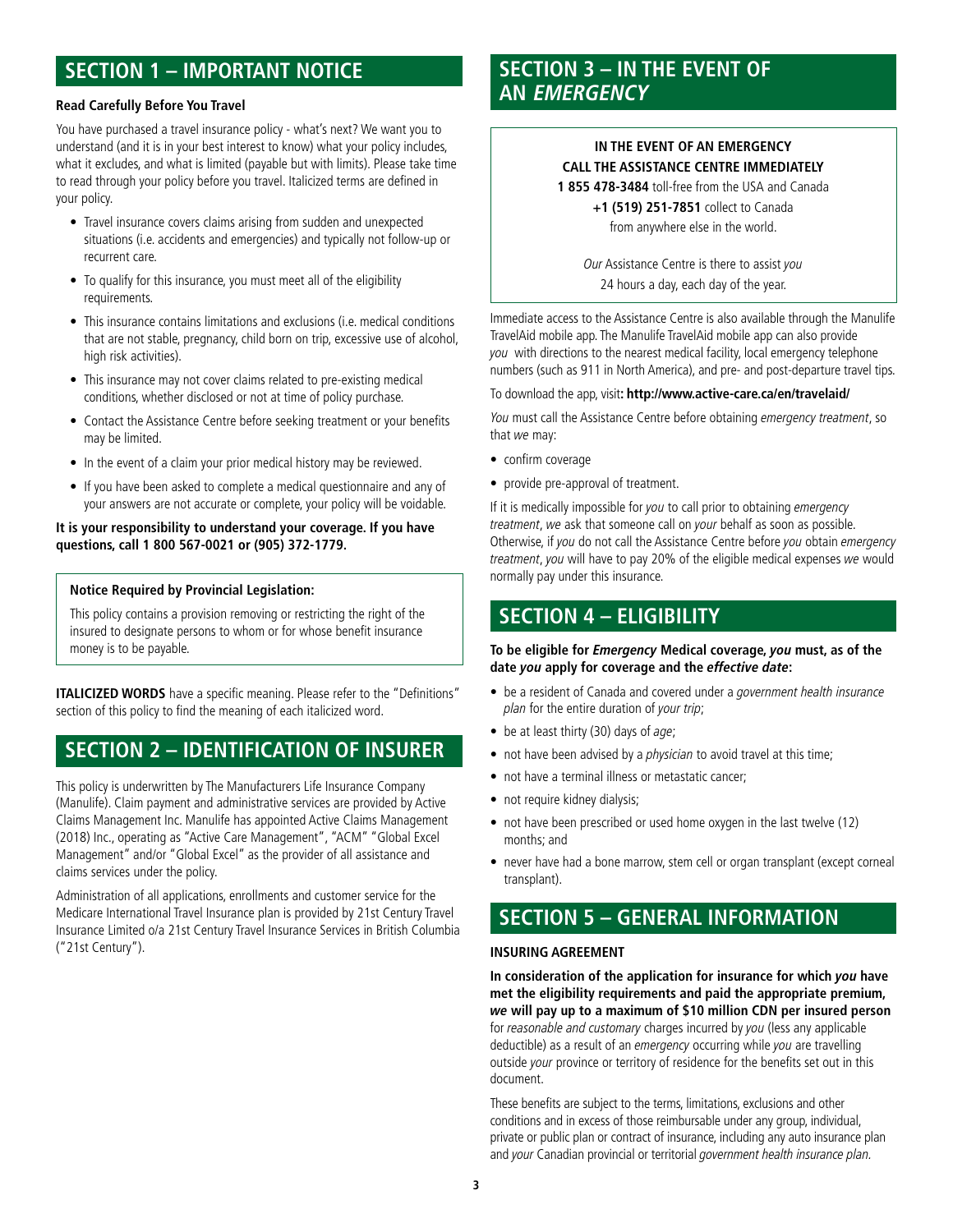Some benefits are subject to advance approval by our Assistance Centre. Unless otherwise stated, all amounts referred to in this policy are in Canadian dollars.

You will be responsible for any expenses that are not payable by us.

Coverage under this policy is issued on the basis of information provided in your application. Your entire contract with us consists of:

- this policy;
- *your* application for this coverage including the completed *medical* questionnaire if required;
- the *confirmation* issued in respect of that application; and
- any other amendments or endorsements/riders resulting from changes, extensions or top-ups of coverage.

This policy provides coverage for the plan you purchased:

- a Single-Trip plan for travel outside your province or territory of residence or Canada; or
- a Multi-*Trip* plan for an unlimited number of *trips*, taken within one (1) year of the *effective date* for the *trip*-length as shown on your confirmation.

NOTE: The Single-Trip Travel Canada Emergency Medical plan covers travel within Canada outside your province or territory of residence.

#### **WHEN YOUR COVERAGE STARTS**

Travel Insurance must be purchased prior to departure from your province or territory of residence in Canada and for the entire duration of your trip (exceptions apply to Top-Ups).

#### For Single-Trip Emergency Medical and Travel Canada Emergency Medical plans:

Coverage starts on the later of:

- the departure date; or
- the effective date as shown on your confrmation.

#### For Multi-Trip Emergency Medical plans:

Coverage starts:

- each date you leave your province or territory of residence, and
- each date you leave Canada on or after the effective date as shown on your confirmation.

#### **WHEN YOUR COVERAGE ENDS**

#### For Single-Trip Emergency Medical plans:

Coverage ends on the earlier of:

- the date you return home; or
- the expiry date as shown on your confrmation.

For Single-Trip Travel Canada Emergency Medical plans:

Coverage ends on the earliest of:

- the date you return home; or
- the expiry date as shown on your confrmation; or
- the day you leave Canada.

#### For all Multi-Trip Emergency Medical plans:

Coverage ends on the earliest of:

- the date you return home; or
- the expiry date as shown on your confrmation; or
- when travelling outside Canada, the date you reach the maximum trip-length you purchased for each trip, as shown on your confirmation.

#### **AUTOMATIC EXTENSION** of coverage is provided beyond your expiry date, if:

• *your common carrier* or vehicle is delayed and prevents you from travelling on your expiry date. In this case, we will extend your coverage for up to seventy-two (72) hours;

- you or your travel companion are hospitalized on the expiry date. In this case, we will extend your coverage during the hospitalization up to a maximum of 365 days or until, in our opinion, you are stable for discharge from the hospital and for up to five (5) days after discharge from hospital, or you are stable for evacuation home; whichever is earlier; or
- you or your travel companion have a medical emergency that does not require hospitalization but prevents travel on your expiry date, as confirmed by a *physician*. In this case, we will extend your coverage for up to five (5) days.

#### **TO STAY LONGER THAN PLANNED**

coverage, call 21st Century before the expiry date of your existing coverage. You If you are already on your trip and need to apply for an extension of your may be able to extend your coverage, as long as:

- the total length of your trip outside of Canada, including the extension, does not exceed the maximum allowed by your government health insurance plan;
- you pay the additional premium (minimum \$25); and
- there has been no event that has resulted or may result in a claim against the policy and there has been no change in your health status.

Any extension is subject to approval by 21st Century. In any case, we will not extend any coverage beyond twelve (12) months after the date you first leave home.

#### **CANCELLATIONS & REFUNDS**

After the 10-Day Free Look:

- You may cancel your policy prior to your departure date (your effective date if you have purchased a Multi-Trip Emergency Medical plan).
- If you return home early, you may request a refund of premium (minimum \$25.00) for the unused coverage days of your Single-Trip Emergency Medical Plan, providing there has been or will be no claim reported or initiated, that you have not been provided with any assistance services and that you have mailed us your written request with proof of the date you returned home.
- All travellers insured under the same policy must return together for a refund to be possible.

Refunds are not available for Multi-Trip plans.

#### **FAMILY COVERAGE**

If you have purchased Family Coverage for any Emergency Medical Plan, all family members must be named on your confirmation and must be under age sixty (60) and a minimum of thirty (30) days of age.

Family Coverage can include:

- i) one applicant (parent or grandparent) travelling with their *children!* grandchildren; or
- ii) the applicant, spouse and children or grandchildren; or
- iii) three (3) generations of a single family (grandparent[s], parent[s] and their children).

All family members must have coverage that starts and ends on the same dates. Family Coverage and Travel Companion savings cannot be combined.

#### **MULTI-TRIP PLANS**

- Provide coverage for an unlimited number of *trips* taken within one (1) year, commencing with the effective date as shown on your confirmation.
- Provide you with coverage for an unlimited number of days of travel within Canada but outside your province or territory of residence.
- Each trip taken outside of Canada can be up to the maximum number of days you selected when you purchased your Multi-Trip plan, beginning on the first day you leave Canada.
- For a trip to be covered under the benefits of Medicare International Travel Insurance, it must start on or after the effective date and end prior to or on the expiry date as shown on your confirmation.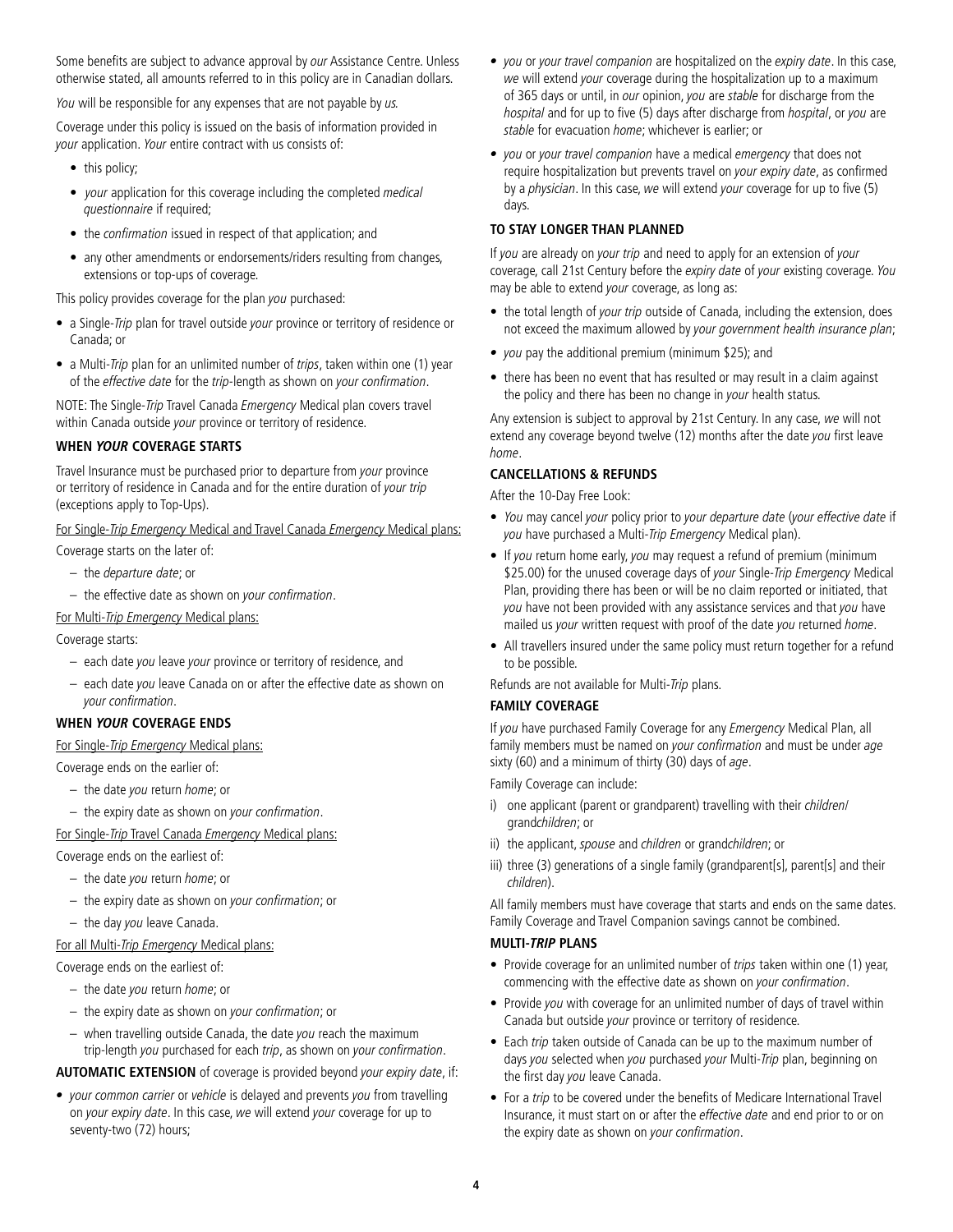• Top-Up coverage can be purchased for *trips* that are longer than the maximum trip length selected or if your trip extends beyond the expiry date of your Multi-Trip plan as shown on your confirmation.

In the event of a claim, you will be required to provide proof of your departure Canada just prior to your departure date. date and your return date. Proof can include your plane ticket, train ticket, a stamped passport, and/or a credit card or bank statement showing purchases in

#### **Top-Up your trip under your Multi-trip Emergency Medical plan:**

If your trip:

- is longer than the maximum number of coverage days you have under your current plan; or
- will extend beyond the expiry date as shown on your confirmation,

you can either:

- purchase Top-Up coverage before the expiry date of your Multi-Trip plan for any additional travel days; or
- purchase a new Multi-Trip Emergency Medical plan, with no lapse in coverage, providing the total duration of the trip does not exceed the maximum trip length you choose.

If your multi-trip plan is not underwritten by Manulife, it is your responsibility to confirm that a Top-Up is permitted on your existing plan with no loss of coverage.

When you apply for Top-Up coverage, you may be required to answer questions about your health.

## **SECTION 6 – MEDICAL CONCIERGE SERVICES**

21st Century is pleased to provide you with value-added Medical Concierge Services.

**What services are available?** StandbyMD has an international network of medical providers and partners who can provide quick and streamlined services and access to healthcare, 24 hours a day, every day of the year.

StandbyMD offers access to personalized care including:

- telephone or video chat with a qualifed physician who can assess symptoms and provide treatment options (for eligible cases)
- a network of physicians who make house call visits in 141 countries and over 4,500 cities
- in-network clinics and emergency rooms when necessary
- coordination and delivery of lost or forgotten prescription medications, eyeglasses or contact lenses, and medical supplies when you travel within Canada and the US

#### **How this service works**

StandbyMD triages you according to your symptoms, profle, and location and then refers you to the most appropriate level of care for your situation.

of this policy. The worldwide network offers preferred rates and direct billing options to help reduce your out-of-pocket expenses. The StandbyMD program also helps coordinate payment for eligible expenses according to the terms and conditions

To use this service, contact the Assistance Centre at the number provided in this policy.

#### **Disclaimer, waiver, and limitation of liability**

program is provided to assist you in finding medical providers. StandbyMD is not intended as a substitute for professional medical advice. The

The advice StandbyMD provides is a recommendation only and entirely voluntary. You retain the right to choose your own level of care, regardless of the recommendation StandbyMD makes.

Medical providers within the StandbyMD network are not employees or agents and are not affliated with StandbyMD in any way beyond accepting referrals. StandbyMD has no control – real or implied – over the medical judgment, actions, or inactions of the medical providers and does not assume any responsibility for:

- availability of the medical providers
- quality of the medical providers
- the results or outcome of any treatment or service.

You waive any and all rights to proceed legally against StandbyMd or anyone related to StandbyMD. Related people include principals, parents, successors, and assigns of StandbyMD.

Waiving these rights to proceed legally includes the following that relate in any way to the medical concierge services offered by StandbyMD:

- any and all claims
- demands
- actions and causes of action
- suits of any kind, nature, or amount

StandbyMD's liability, if any, is limited solely to the amount of payment made to participating medical providers for services you received after obtaining a referral from StandbyMD.

## **SECTION 7 – EMERGENCY MEDICAL INSURANCE BENEFITS**

#### **What does Emergency Medical Insurance cover?**

must be required as part of your emergency treatment. Emergency Medical Insurance covers you for up to \$10,000,000 CDN of covered expenses incurred as a result of treatment required by you during your trip if a medical emergency begins unexpectedly after you leave home, but only if these covered expenses are in excess of any amount covered by your government health insurance plan or any other benefit plan. The treatment

 sonograms, ultrasounds, Nuclear Stress Test, biopsies, Angiogram, Angioplasty, After your medical emergency treatment has started, the Assistance Centre must assess and pre-approve additional medical treatment. If you undergo tests as part of a medical investigation, treatment or surgery, obtain treatment or undergo surgery that is not pre-approved, your claim will not be paid. This includes but is not limited to MRI, MRCP, CAT Scan, CT Angiogram, cardiovascular surgery including any associated diagnostic test(s), Cardiac Catheterization or any surgery.

#### **We will cover Benefts #5 through #13 and #18 only if they have been authorized and arranged by the Assistance Centre.**

Covered expenses and benefits are subject to the policy's maximums, exclusions, limitations, and your deductible amount. The deductible amount is the amount of covered expenses that you are responsible for paying per person per emergency medical claim. Your deductible amount, in CDN dollars, applies to the amount remaining after any covered expenses are paid by your government health insurance plan.

The deductible amount is shown on your confirmation.

The eligible covered expenses include:

- **1. Expenses for emergency treatment** Reasonable and customary charges for:
	- medical care received from a *physician* in or out of *hospital*;
	- the cost of a semi-private hospital room (or an intensive or coronary care unit where medically necessary);
	- the services of a licensed private duty nurse while you are in hospital;
	- the rental or purchase (whichever is less) of a hospital bed, wheelchair, brace, crutch or other medical appliance;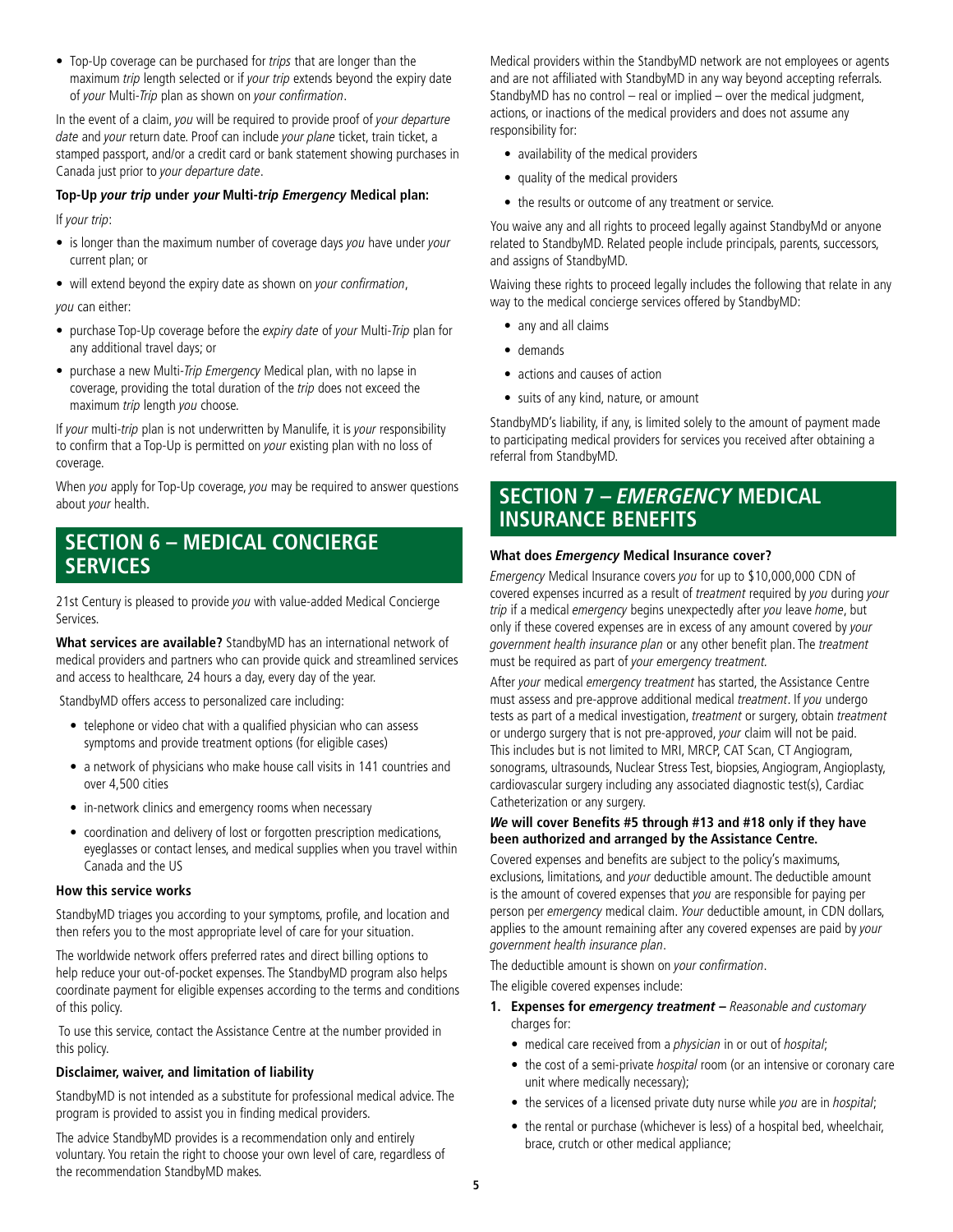- tests that are needed to diagnose or find out more about your condition;
- drugs that are prescribed for you and are available only by prescription from a physician or dentist.
- **2. Expenses for paramedical services** Care received from a licensed chiropractor, osteopath, physiotherapist, chiropodist or podiatrist, up to \$70 per visit to a combined maximum of \$700 for a covered injury.
- **3. Expenses for ambulance transportation** Reasonable and customary charges for local licensed ambulance service to transport you to the nearest appropriate medical service provider in an emergency.
- **4. Expenses for emergency dental treatment** 
	- If you need emergency dental treatment, we will pay up to \$300 for the relief of dental pain; and/or
	- for the reasonable and customary charges to repair or replace your • If you suffer an accidental blow to the mouth, we will pay up to \$3,000 natural or permanently attached artificial teeth (up to \$1,500 during your trip and up to \$1,500 after your return home to continue treatment in the ninety (90) days after the accident).
- **5. Expenses to bring someone to** *your* **bedside** If *you* are travelling alone and are admitted to a *hospital* for three (3) days or more because of a medical emergency, we will pay the return economy class airfare via the most cost-effective itinerary for someone to be with you. We will also pay up to \$1,000 for that person's hotel and meals and cover them with Emergency Medical Insurance under the same terms and limitations of this policy until you are medically fit to return home. For a child insured under this policy, this benefit is available immediately upon their hospital admission.
- prevents you or your travel companion from returning home as originally planned, or if your emergency medical treatment or that of your travel **6. Extra expenses for meals, hotel and taxi - If a medical emergency** companion requires your transfer to a location that is different from your original destination, we will reimburse you up to \$200 per day to a maximum of \$2,000 for your extra meals, hotel, and taxi fares. We will only reimburse you for these expenses if you have paid for them.
- **7. Expenses related to** *your* **death** If, during your trip, you die from an emergency covered under this insurance, we will reimburse your estate for:
	- up to \$5,000 to have your body prepared where you die and the cost of the standard transportation container normally used by the airline, plus the return home of your body; or
	- up to \$5,000 to have your body prepared and the cost of a standard burial container, plus up to \$5,000 for your burial where you die (excludes headstones, flowers, reception expenses); or
	- up to \$5,000 to cremate your body where you die, plus the return home of your ashes.

In addition, if someone is legally required to identify your body and must travel to the place of your death, we will pay the return economy class airfare via the most cost-effective itinerary for that person, and up to \$300 for that person's hotel and meal expenses. We will also provide that person with *Emergency* Medical Insurance under the same terms and limitations of this policy for up to seventy-two (72) hours.

- our medical advisors recommend that you return home after your 8. Expenses to bring *you home* - If *your* treating *physician* recommends that you return home earlier than planned because of your emergency or if emergency, we will pay for one or more of the following:
	- the extra cost of economy class airfare via the most cost-effective itinerary; and/or
	- a stretcher airfare on a commercial fight via the most cost-effective itinerary, if a stretcher is medically necessary; and/or
	- the cost of return economy class airfare via the most cost-effective itinerary for a qualified medical attendant to accompany you, and the

attendant's reasonable fees and expenses, if this is medically necessary or required by the airline; and/or

- the cost of air ambulance transportation if this is medically necessary.
- **9. Return excess baggage** Up to \$300 for the return of your excess baggage. This benefit is payable if you return home under Benefit #7 or #8.
- **10. Expenses to return children under** *your* **care If you are admitted to** hospital for more than twenty-four (24) hours or must return home because of an emergency, we will pay for the extra cost of one-way economy class airfare to return the children home via the most cost-effective itinerary and the return economy class airfare via the most cost-effective itinerary for a qualifed escort when the airline requires it. The children must have been under your care during your trip and covered under a policy underwritten by us.
- while you are hospitalized as an in-patient during your trip. Original **11. Childcare expenses –** We will pay up to \$75 per day to a maximum of \$500 for childcare costs incurred by you during your trip to care for your children travelling with you and remaining with you at your destination receipts from the professional childcare provider are required and the professional childcare provider must be someone other than immediate family or a travel companion.
- **12. Expenses to return** *your travel companion* We will cover the extra to return *your travel companion* (who is travelling with *you* at the time of cost of one-way economy class airfare via the most cost-effective itinerary, your emergency and insured under our travel insurance plan) home, if you are repatriated or evacuated under Benefit #7 or #8 above.
- **13. Expenses to return** *your vehicle home* If, because of a medical emergency, you are unable to drive the vehicle you used during your trip, we will cover up to \$3,000 charged by a commercial agency to bring your vehicle home. If you rented a vehicle during your trip, we will pay the cost of its return to the rental agency.
- **14. Hospital allowance** When you are hospitalized for 48 hours or more due to a medical *emergency* during *your trip, we will reimburse you* \$50 per day up to \$300 per policy for your telephone, parking and television out-of-pocket expenses. Expenses must be supported by original receipts.
- **15. Phone call expenses** We will pay for phone calls to or from our Assistance Centre regarding your medical emergency. You must provide receipts or other reasonable evidence to show the cost of these calls and the numbers phoned or received during your trip.
- **16. Pet return –** If your domestic dog or cat travels with you during your trip and you return to Canada under Benefit #7 or #8, we will pay the cost of one-way transportation up to a maximum of \$500 to return your domestic dog or cat to Canada.
- **17. Trip break**  for Single-Trip plans, you may return home to your province or territory of residence without terminating your coverage. There is no coverage under this plan in your province or territory of residence. There will be no refund of premium for any of the days you spend in your province or territory of residence. If you experience any change in your health during the Trip Break, you must notify the Assistance Centre prior to leaving your province or territory of residence for confrmation of continued coverage.
- **18. Return to original** *trip* **destination** If you are returned to your province or territory of residence under Beneft #8 (Expenses to bring you home) and the attending physician determines that the treatment received in Canada resolved the emergency and that no further treatment is required, we will reimburse up to a maximum of \$5,000 for a one-way economy flight to return you and one insured travel companion to the original trip destination. This benefit is available only if the return to destination occurs during the dates of the original trip and if the Assistance Centre has approved your return under your existing policy. A subsequent recurrence or complication of the condition that resulted in you being returned home is excluded under this policy.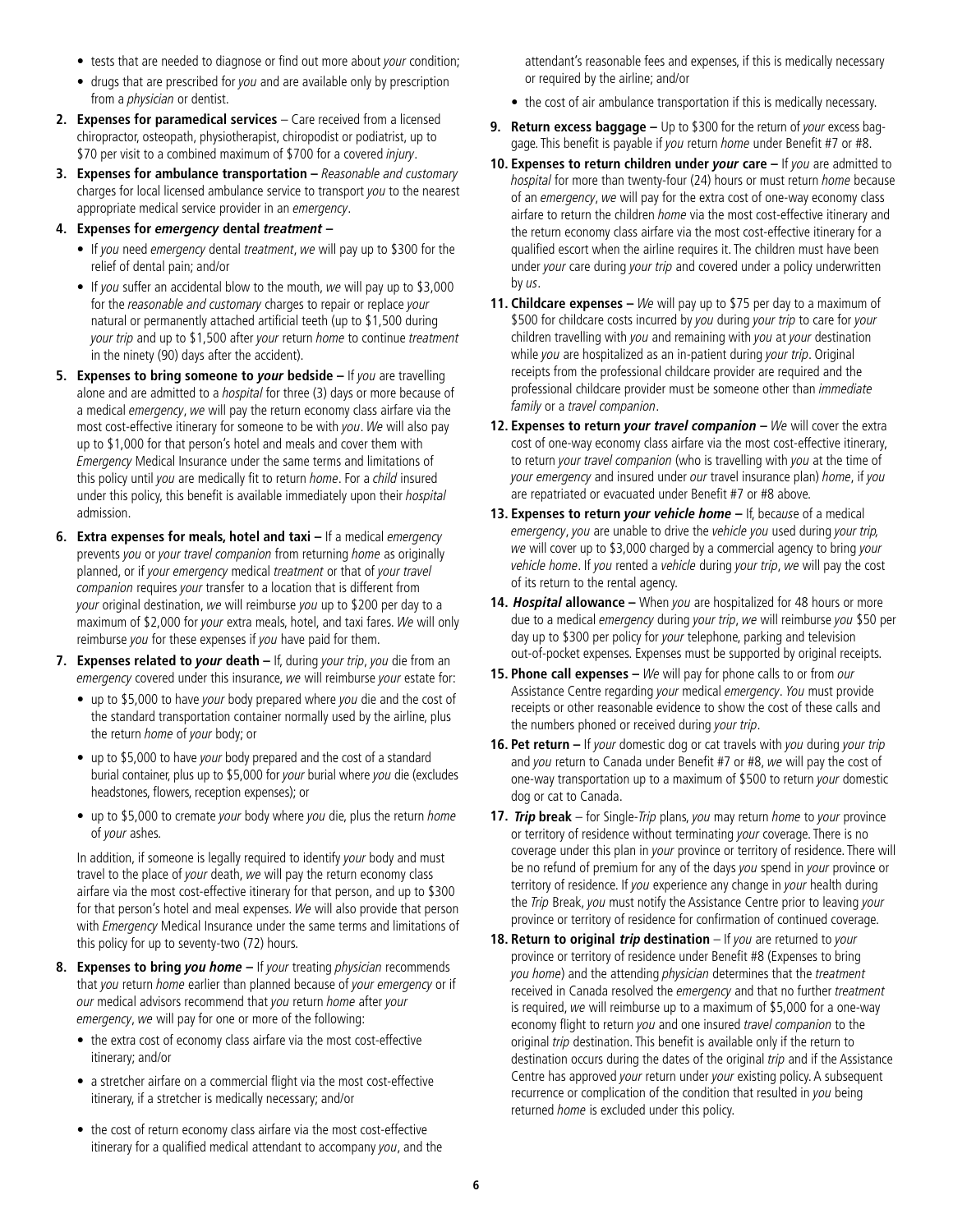**19. Terrorism coverage –** When an act of terrorism directly or indirectly causes an eligible loss under the terms and conditions of this policy, coverage is available for up to two (2) acts of terrorism within a calendar year and up to a maximum aggregate payable limit of \$35 million for all eligible *emergency* medical in-force policies issued and underwritten by us. The amount payable for each eligible claim is in excess of all other sources of recovery including alternative or replacement travel options and other insurance coverage. The amount paid for all such claims shall be reduced on a pro rata basis so as to not exceed the respective maximum aggregate limit which will be paid after the end of the calendar year and after completing the adjudication of all claims relating to the act(s) of terrorism.

## **SECTION 8 – EMERGENCY MEDICAL EXCLUSIONS & LIMITATIONS**

#### **What does Emergency Medical Insurance not cover?**

We will not pay any expenses or benefits relating directly or indirectly to:

A pre-existing condition. The pre-existing condition exclusion that applies to you depends on the Rate Category you qualified for when you purchased this policy.

Please review the definition of "pre-existing condition" and "stable" at the end of this policy.

**NOTE:** For the Travel Canada Emergency Medical plan, no pre-existing condition exclusion applies.

**Rate Category A.** We will not pay any expenses relating to:

- a pre-existing condition that is not stable in the three (3) months before your effective date; and/or
- *your* heart condition if, in the three (3) months before *your effective date*, your heart condition has not been stable or you have taken any form of nitroglycerine for the relief of angina pain; and/or
- *your* lung condition if, in the three (3) months before *your effective* date, your lung condition has not been stable or you required treatment with oxygen or Prednisone for a lung condition.

**Rate Categories B and C.** We will not pay any expenses relating to:

- a pre-existing condition that is not stable in the six (6) months before your effective date; and/or
- *your* heart condition if, in the six (6) months before *your effective date*, your heart condition has not been stable or you have taken any form of nitroglycerine for the relief of angina pain; and/or
- your lung condition if, in the six (6) months before your effective date, your lung condition has not been stable or you required treatment with oxygen or Prednisone for a lung condition.
- 2. Covered expenses that exceed the reasonable and customary charges where the medical emergency happens.
- 3. Any emergency when, prior to the issue date, you had not met all the eligibility requirements or truthfully and accurately answered all the questions in the medical questionnaire (if applicable).
- 4. Covered expenses that exceed 80% of the cost we would normally have to pay under this insurance if you do not, or someone on your behalf does not, contact the Assistance Centre at the time of the emergency.
- $5$ scans, sonograms, ultrasounds or biopsies, cardiac catheterization, scans, sonograms, ultrasounds or biopsies, cardiac catheterization,<br>angioplasty and/or cardiovascular surgery including any associated 5. Magnetic resonance imaging (MRI), computerized axial tomography (CAT) diagnostic test(s) or charges unless approved in advance by the Assistance Centre prior to being performed. All surgery must be authorized by the Assistance Centre prior to being performed except in extreme circumstances where surgery is performed on an emergency basis immediately upon admission to hospital.
- ნ. Any non-emergency, investigative, experimental or elective treatment such as cosmetic surgery, chronic care, rehabilitation including any expenses for directly or indirectly related complications.
- $7<sub>1</sub>$ The continued *treatment* of a *medical condition* or related condition, following emergency treatment during your trip, if our medical advisors determine that your medical emergency has ended.
- 8. A medical condition:
	- when you knew or for which it was reasonable to believe or expect before you left home, or before the effective date of coverage, that treatment will be required during your trip; and/or
	- for which future investigation or treatment was planned before you left home; and/or
	- which produced symptoms that would have caused an ordinarily prudent person to seek treatment in the three (3) months before leaving home; and/or
	- that had caused your physician to advise you not to travel.
- 9. An emergency resulting from:
	- • mountain climbing requiring the use of specialized equipment, including carabiners, crampons, pick axes, anchors, bolts and lead-rope or top-rope anchoring equipment to ascend or descend a mountain;
	- rock-climbing;
	- • parachuting, skydiving, hang-gliding or using any other air-supported sporting device;
	- participating in a motorized speed contest including training activities; or
	- *your* professional participation in a sport, snorkeling or scuba-diving when that sport, snorkeling or scuba-diving is your principal paid occupation.
- 10. Any trip made for the purpose of obtaining a diagnosis, treatment, surgery, investigation, palliative care, or any alternative therapy, whether or not it was authorized by a physician, as well as any directly or indirectly-related complication.
- 11. Your self-inflicted injuries, unless medical evidence establishes that the injuries are related to a mental health illness.
- 12. Any claim that results from or is related to your commission or attempted commission of a criminal offence or illegal act.
- 13. Any medical condition that is the result of you not following treatment as prescribed to you, including prescribed medication.
- 14. Any *medical condition*, including symptoms of withdrawal, arising from, or in any way related to, your chronic use of alcohol, drugs or other intoxicants whether prior to or during your trip.
	- Any *medical condition* arising during your trip from, or in any way related to, the abuse of alcohol, drugs or other intoxicants.
- 15. Any loss resulting from your minor mental or emotional disorder.
- 16. Your routine pre-natal or post-natal care;
	- *Your* pregnancy, delivery, or complications of either, arising 9 weeks before the expected date of delivery or 9 weeks after.
- 17. Your child born during your trip.
- 18. For insured children under two (2) years of age, any medical condition related to a birth defect.
- 19. Any benefit that must be authorized or arranged in advance by the Assistance Centre when it has given no authorization or made no arrangement for that benefit.
- 20. Any further medical treatment if our medical advisors determine that you should transfer to another facility or return to your home province or territory of residence for treatment, and you choose not to.
- 21. Death or *injury* sustained while piloting an aircraft, learning to pilot an aircraft, or acting as a member of an aircraft crew.
- 22. For policy extensions: any *medical condition* which first appeared, was diagnosed or treated after the scheduled departure date and prior to the effective date of the insurance extension.
- 23. Any change in your health status or medical condition that occurred or started, or any medical condition that did not remain stable, during your Trip break (see Benefit #17).
- 24. A recurrence or complication of the condition for which you returned home under Benefit #18.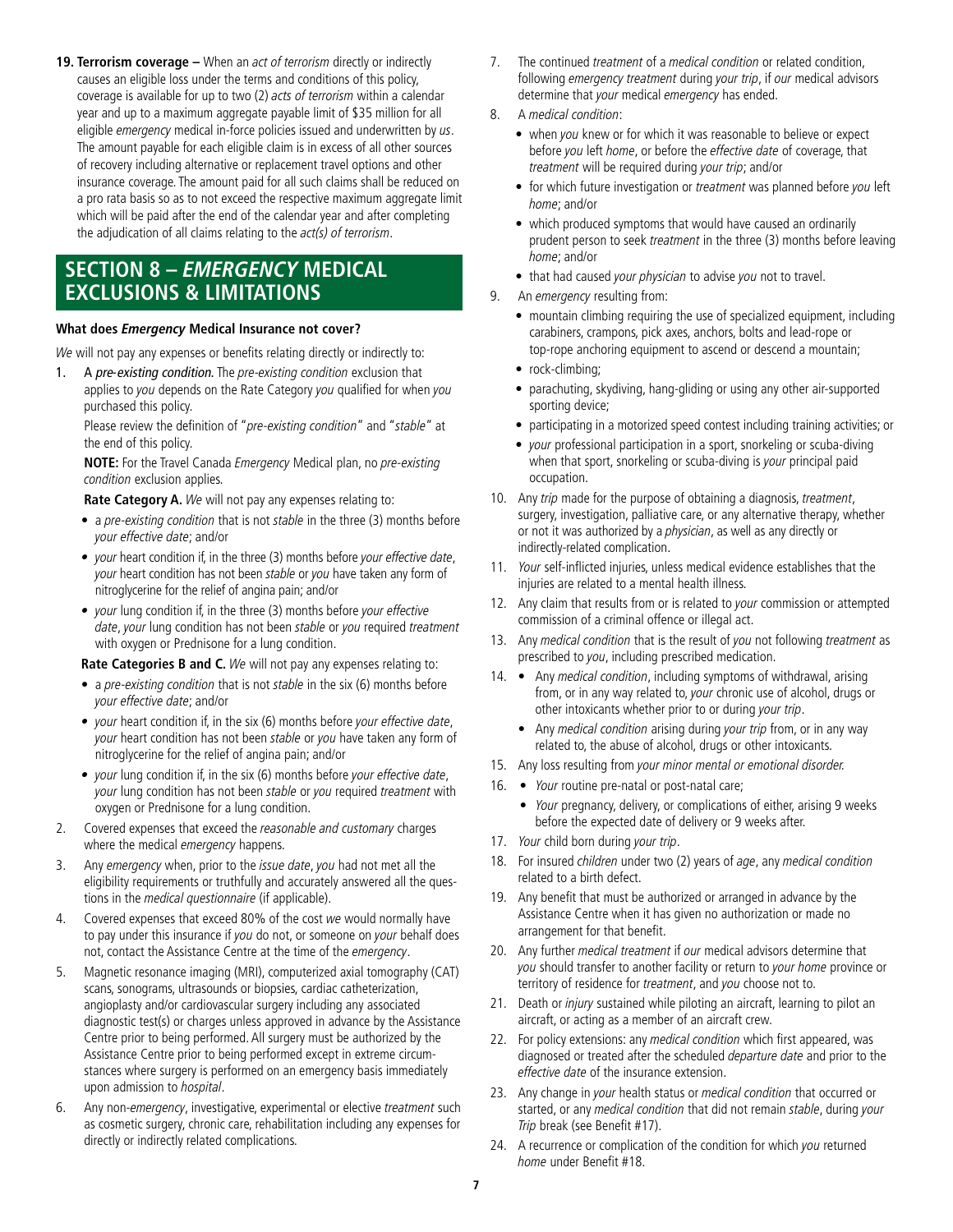- 23. Any act of terrorism or any medical condition you suffer or contract when an official travel advisory issued by the Canadian government states, "Avoid all non-essential travel" or "Avoid all travel" regarding the country, region or city of your destination, before your effective date. To view the travel advisories, visit the Government of Canada Travel site. This exclusion does not apply to claims for an emergency or a medical condition unrelated to the travel advisory.
- 24. Any act of terrorism caused by biological, chemical, nuclear or radioactive means.
- 25. An act of war.

## **SECTION 9 – WHAT ELSE DO YOU NEED TO KNOW?**

This policy is issued based on information provided in your application (including the medical questionnaire if required). Claims will be processed according to the policy in force at the time of claim.

When completing the application and answering the medical questions, your answers must be complete and accurate. In the event of a claim, we will review your medical history. If any of your answers are found to be incomplete or inaccurate:

- your coverage will be void
- which means your claim will not be paid.

You must be accurate and complete in your dealings with us at all times. This insurance is void in the case of fraud or attempted fraud, or if you conceal or misrepresent any material fact in your application for this policy, extension or Top-Up of coverage for benefits under this policy.

We will not pay a claim if you, any person insured under this certificate or anyone acting on your behalf attempt to deceive us or makes a fraudulent, false or exaggerated statement or claim.

No agent or broker has the authority to change the contract or waive any of its provisions. This policy is non-participating. You are not entitled to share in our divisible surplus.

#### **Despite any other provisions of this contract, this contract is subject to the statutory conditions contained in the Insurance Act as applicable in your province or territory of residence respecting contracts of sickness and accident insurance.**

#### **Limitation of Liability**

Our liability under this policy is limited solely to the payment of eligible benefits, up to the maximum amount purchased, for any loss or expense. Neither we, upon making payment under this policy, nor our agents or administrators assume any responsibility for the availability, quality, results or outcome of any treatment or service, or your failure to obtain any treatment or service covered under the terms of this policy. The participation of the insurers is several and not joint and none of them will under any circumstances participate in the interest and liabilities of any of the others.

#### **Premium**

You must pay the premium when you purchase this insurance, according to the rates in effect at that time. Premiums and policy terms and conditions are subject to change without notice.

You enter into a binding contract with us when:

- you meet all eligibility requirements; and
- pay the required premium; and
- receive a *confirmation* with a contract policy number.

If, at any time, we determine that you are not eligible for coverage, we will refund your premiums only. No other refunds are eligible. You are responsible for any expenses not paid by us.

If the premium you pay does not cover the cost for the period of coverage you choose:

- we charge you and collect any underpayment; or
- we shorten the policy period when a premium cannot be collected. We will advise you of the shortened period in writing.

Your coverage is null and void when any of the following happens:

- we don't receive premium payment
- your cheque is not honoured
- credit card charges are invalid
- there is no proof of your payment

#### **How does this insurance work with other coverages that you may have?**

This is a second payor policy. This means that before we consider any expenses, you must first submit them to other policies or plans you have, including but not limited to the following:

- third-party liability
- group or individual, basic, or extended health insurance plans or contracts
- private, provincial, or territorial auto insurance plans that cover hospital, medical, or therapeutic expenses
- any other third-party liability insurance

We consider claims for amounts that are greater than what you are covered for under your other policies. The total benefits you receive from all insurers cannot exceed the actual expenses.

We coordinate benefits payments with all insurers who provide you benefits similar to the ones provided in this policy, to a maximum of the highest amount specifed by any insurer. **Exception:** If your current or former employer provides an extended health insurance plan with a lifetime maximum of \$50,000 or less, we do not coordinate payment.

If you are insured under more than one (1) policy or certificate underwritten by us, the maximum we pay is the highest amount for the benefit in any one  $(1)$ policy or certificate.

#### **Subrogation**

We have full rights of subrogation. If we pay a claim under this policy, we have the right to proceed against any third parties who may be responsible for giving rise to a claim under this policy. We may proceed in your name at our expense. You agree to provide any documents we need and to fully cooperate with us to assert our rights. You agree that you will not do anything to prejudice our rights.

## **SECTION 10 – HOW TO SUBMIT A CLAIM**

### **IN THE EVENT OF A MEDICAL EMERGENCY, CALL THE ASSISTANCE CENTRE IMMEDIATELY**

**1 855 478-3484** toll-free from the USA and Canada

**+1 (519)-251-7851**, collect to Canada

from anywhere else in the world.

Our Assistance Centre is there to assist you

24 hours a day, each day of the year.

Immediate access to the Assistance Centre is also available through its TravelAid mobile app. To download the app, visit:

#### **<http://www.active-care.ca/en/travelaid>/**

Please note that **if you do not call** the Assistance Centre in a medical emergency and prior to receiving treatment, **you will have to pay 20% of the eligible medical expenses** we would normally pay under this policy (20% co-insurance). If it is medically impossible for you to call when the emergency happens, we ask that someone call on your behalf as soon as possible. For all other insurance coverage, you must call our Assistance Centre within forty-eight (48) hours of the cause of your claim.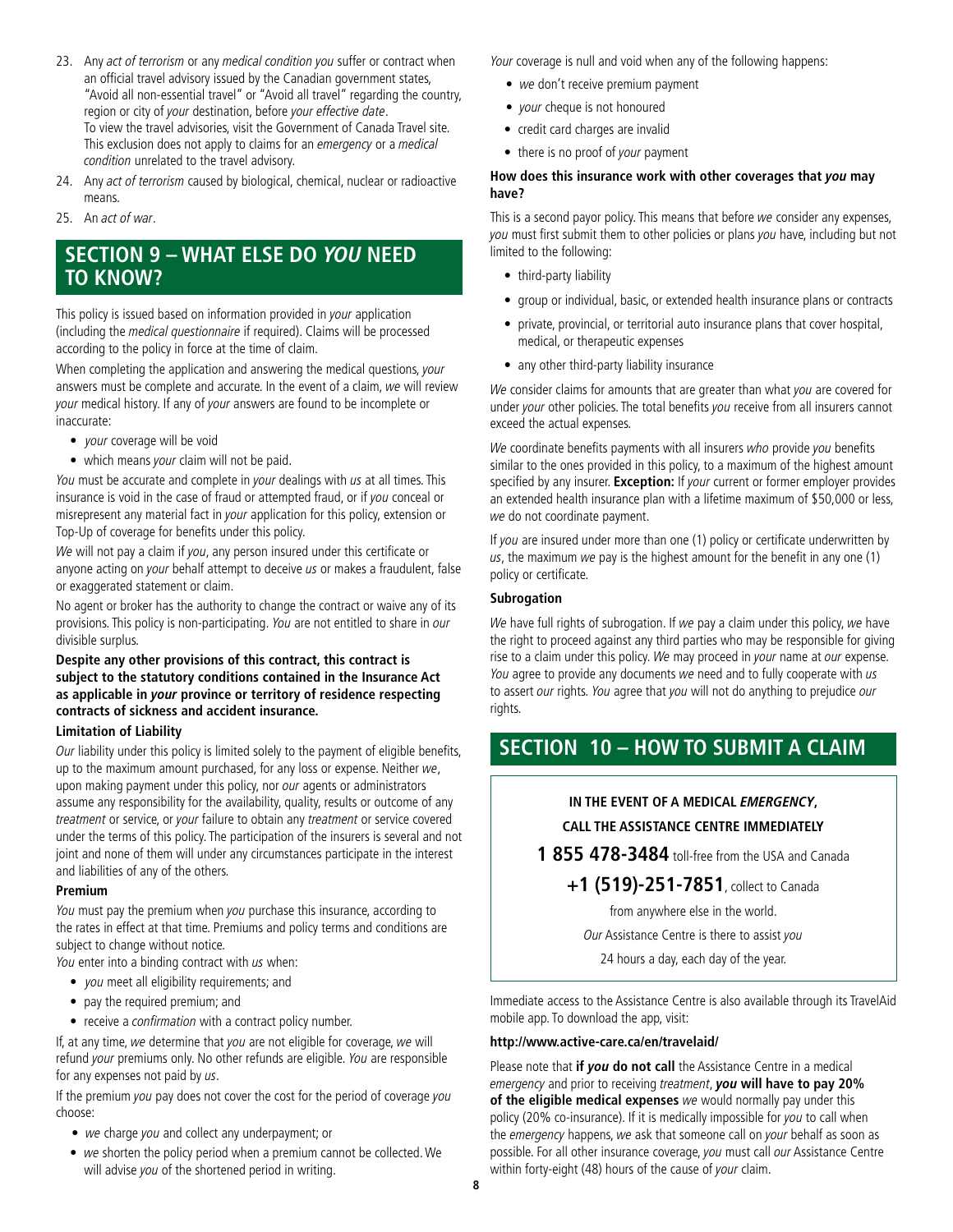#### **Do not assume that someone will contact the Assistance Centre for you. It is your responsibility to verify that the Assistance Centre has been contacted.**

reimbursed to you based on the reasonable and customary charges that we higher than this amount. Therefore, you will be responsible for any difference between the amount you paid and the reasonable and customary charges If you choose to pay eligible expenses directly to a health service provider without prior approval by the Assistance Centre, eligible expenses will be would have paid directly to such provider. Medical charges that you pay may be reimbursed by us.

**Notice and Proof of Claim.** Claims must be reported within thirty (30) days of occurrence of a claim arising under this contract. Your proof of claim must be sent to us within ninety (90) days of the date a claim has occurred or the service was provided.

Failure to Give Notice or Proof of Claim. Failure to give notice or proof of claim within the prescribed period does not invalidate the claim if the notice or proof is given or provided as soon as reasonably possible and in no event later than one (1) year from the date of the occurrence arising under this contract, if it is shown that it was not reasonably possible to give notice or furnish proof within the time so prescribed.

**Proof of Claim.** The Assistance Centre will furnish forms for proof of claim within fifteen (15) days after receiving notice of claim. If you have not received the forms within that time, you may submit your proof of claim in the form of a written statement of the cause or nature of the accident, sickness, injury or insured risk giving rise to the claim and the extent of the loss or you can submit your claim online.

#### **Mailing Instructions**

Claims correspondence should be mailed to:

 P.O. Box 1237, Stn. A Medicare International Travel Insurance c/o Active Care Management Windsor, ON N9A 6P8

#### **Online Claim Submission**

Visit<https://manulife.acmtravel.ca>to submit your claim online. For faster and easier submissions, have all your documents available in electronic format, such as a PDF or a JPEG.

You may call the Assistance Centre directly for specific information on how to submit a claim or to enquire about your claim status at:

#### **1 855 429-7437** or **+1 (519) 251-1589.**

All money payable under this contact shall be paid by  $us$  within sixty (60) days after proof of claim and all required documentation has been received.

#### **If you are making an Emergency Medical Insurance claim**, we will need:

- 1. original, itemized bills and invoices
- 2. proof of payment by you (receipts)
- 3. proof of payment from any other insurance plan or any *government health* insurance plan
- 4. applicable medical records, including:
	- complete diagnosis by the attending physician
	- documentation from the *hospital* that the *treatment* was appropriate and consistent with your diagnosis
	- documentation that states the *treatment* could not be delayed until you returned home without adversely affecting your condition and quality of medical care
- 5. proof of the accident if you submit a claim for dental expenses that result from an accident
- 6. proof of travel, including your departure date and return date
- 7. your historical medical records if we ask for them

#### **To whom will we pay your benefts, if you have a claim?**

Except in the case of your death, we will pay the covered expenses under this insurance to you or the provider of the service. Any sum payable for loss of life will be payable to your estate. You must repay us any amount paid or authorized by us on your behalf if we determine that the amount is not payable under your policy.

All amounts shown throughout this contract are in Canadian dollars.

If currency conversion is necessary, we will use our exchange rate on the date you received the service outlined in your claim. We will not pay for any interest under this insurance.

#### **Is there anything else you should know if you have a claim?**

If you disagree with our claim decision, the matter may be submitted for judicial resolution under the applicable law(s) of the Canadian province or territory where you reside at the time of application for this policy.

Every action or proceeding against an insurer for the recovery of insurance money payable under the contract is absolutely barred unless commenced within the time set out in the Insurance Act or in the Limitations Act, 2002 in Ontario or other applicable legislation.

## **SECTION 11 – STATUTORY CONDITIONS**

**Copy of Application.** Upon request, a copy of the application shall be given to you or to a claimant under the contract.

**Waiver.** We reserve the right to decline any application or any request for extensions of coverage. No condition of this policy shall be deemed to have been waived, either in whole or in part, unless the waiver is clearly expressed in writing and signed by Manulife.

**Material Facts.** No statement made by you at the time of application for this contract shall be used in defence of a claim under or to avoid this contract unless it is contained in the application or any other written statements or answers furnished as evidence of insurability.

**Termination by Insurer.** We may terminate this contract in whole or in part at any time by giving written notice of termination to you and by refunding, concurrently with the giving of notice, the amount of premium paid in excess of the proportional premium for the expired time. The notice of termination may be delivered to you, or it may be sent by registered mail to your latest address on record. Where notice of termination is delivered to  $you$ , five (5) days notice of termination will be given; where it is mailed to you, ten (10) days notice will be given and the ten (10) days will begin on the day following the date of mailing of the notice.

**Termination by Insured.** You may terminate this contract at any time by mailing or delivering a written notice of termination to us at our office. See the Cancellations & Refunds section of this policy.

**Rights of Examination.** For the purposes of determining the validity of a claim under this policy, we may obtain and review the medical records of your attending physician(s), including the records of your regular physician(s) at home. These records may be used to determine the validity of a claim, whether or not the contents of the medical records were made known to you before you incurred a claim under this policy. In addition, we have the right, and you shall afford us the opportunity, to have you medically examined when and as often as may reasonably be required while benefits are being claimed under this policy. If you die, we have the right to request an autopsy, if not prohibited by law.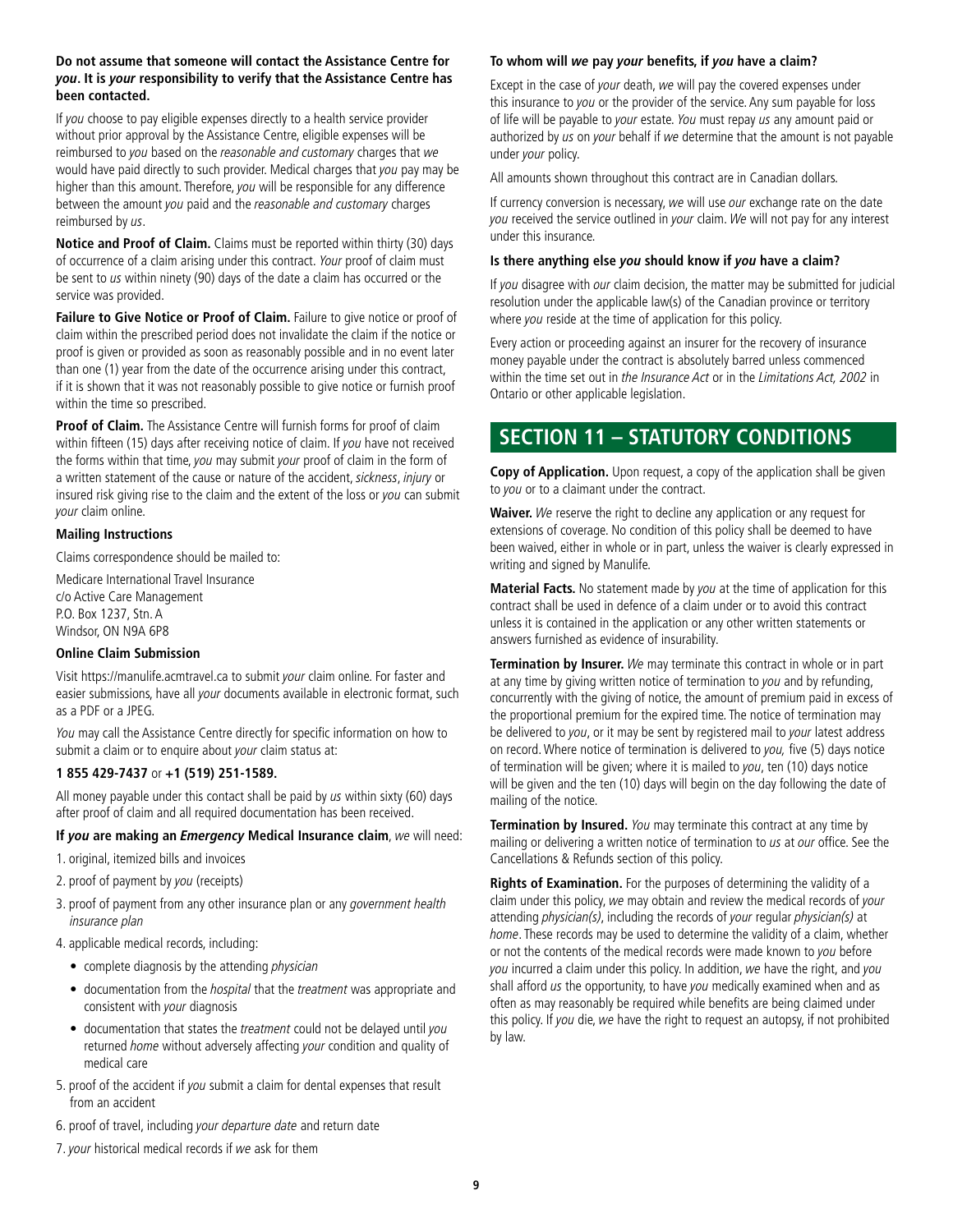## **SECTION 12 – DEFINITIONS**

When italicized in this policy, the term:

 **Act of terrorism** means any activity that involves a threat to use or the actual use of violence or any dangerous or threatening act, or the use of force. Such act is directed against the general public, governments, organizations, properties or infrastructures, or electronic systems.

The intention of such activity is to:

- instill fear in the general public;
- disrupt the economy;
- intimidate, coerce or overthrow a government (whether that government is legal or illegal); and/or
- promote political, social, religious or economic objectives.

 **Act of war** means hostile or warlike action, whether declared or not, in a time of peace or war, whether initiated by a local government, foreign government or foreign group, civil unrest, insurrection, rebellion or civil war.

**Age** means your age at your issue date.

 **Change in medication** means the medication dosage, frequency or type been no change in your medical condition; and a change from a brand name has been reduced, increased, stopped and/or new medication(s) has/have been prescribed. **Exceptions:** the routine adjustment of Coumadin, warfarin or insulin (as long as they are not newly prescribed or stopped) and there has medication to a generic brand medication of the same dosage.

**Child, Children** means an unmarried, dependent son or daughter, or your grandchild(ren) travelling with you or joining you during your trip and who is either:

- i) under the age of twenty-one (21); or
- ii) under the age of twenty-six (26) and a full-time student; or
- iii) your child of any age who is mentally or physically disabled.

In addition, the *child* must be a minimum age of thirty (30) days.

**Common carrier** means a bus, taxi, train, boat, plane or other commercial vehicle which is licensed, intended and used to transport paying passengers.

**Confirmation** means this policy, the application for this policy, and any other documents confirming your insurance coverage once you have paid the required premium; and where applicable, includes the medical questionnaire and your trip arrangements. It may also include tickets or receipts issued by an airline, travel agent, tour operator, rental agency, cruise line or other accommodation or travel provider with whom you made the arrangements for your trip.

**Departure date** means the date you leave for your trip.

 **Effective date** means the date on which your coverage starts.

For Single-Trip Emergency Medical and Travel Canada Emergency Medical plans: Coverage starts on the later of:

- the departure date; or
- the effective date as shown on your confrmation.

#### For Multi-Trip Emergency Medical plans:

#### Coverage starts:

- each date you leave your province or territory of residence, and
- each date you leave Canada on or after the effective date as shown on your confirmation.

**Emergency** means a sudden and unforeseen medical condition that requires immediate *treatment*. An *emergency* no longer exists when the evidence reviewed by the Assistance Centre indicates that no further treatment is required at destination or you are able to return to your province or territory of residence for further treatment.

#### **Expiry date** means the date your coverage ends.

For Single-Trip Emergency Medical plans:

Coverage ends on the earlier of:

- the date you return home; or
- the expiry date as shown on your confirmation.

For Single-Trip Travel Canada Emergency Medical plans:

Coverage ends on the earliest of:

- the date you return home; or
- the expiry date as shown on your confrmation; or
- the day you leave Canada.

For all Multi-Trip Emergency Medical plans:

Coverage ends on the earliest of:

- the date you return home; or
- the expiry date as shown on your confrmation; or
- $-$  when travelling outside Canada, the date you reach the maximum triplength you purchased for each trip, as shown on your confirmation.

 **Government health insurance plan** means the health insurance coverage that a Canadian provincial or territorial government provides to its residents.

**Home** means your Canadian province or territory of residence. If you requested coverage to start when you leave Canada, home means Canada.

**Hospital** means an institution that is licensed as an accredited hospital that is staffed and operated for the care and treatment of in-patients and out-patients. Treatment must be supervised by *physicians* and there must be registered nurses on duty 24 hours a day. Diagnostic and surgical capabilities must also exist on the premises or in facilities controlled by the establishment.

A hospital is not an establishment used mainly as a clinic, extended or palliative care facility, rehabilitation facility, addiction treatment centre, convalescent, rest or nursing home, home for the aged or health spa.

 **Immediate family** means spouse, parent, legal guardian, step-parent, grandparent, grandchild, in-law, natural or adopted child, step-child, brother, sister, step-brother, step-sister, aunt, uncle, niece, nephew or cousin.

**Injury** means sudden bodily harm that is caused by external and purely accidental means.

**Issue date** means the date you purchased this insurance as shown on your confirmation.

 **Medical condition** means any disease, sickness or injury (including symptoms of undiagnosed conditions).

**Medical questionnaire** means all the medical questions that are included in your application for coverage under this policy.

#### **Minor mental or emotional disorder** means:

- having anxiety or panic attacks, or
- being in an emotional state or in a stressful situation.

A minor mental or emotional disorder is one where your treatment includes only minor tranquilizers or minor anti-anxiety medication (anxiolytics) or no prescribed medication at all.

#### **Physician** means a person:

- who is not you or an immediate family member or your travel companion;
- licensed in the jurisdiction where the services are provided, to prescribe and administer medical treatment.

**Plane** means a multi-engine aircraft operated by and licensed to a regularly scheduled airline on a regularly scheduled trip operated between licensed airports and holding a valid Canadian Air Transport Board licence, Charter Air Carrier licence, or its foreign equivalent, and operated by a certifed pilot.

 **Pre-existing condition** means any medical condition that exists before your effective date.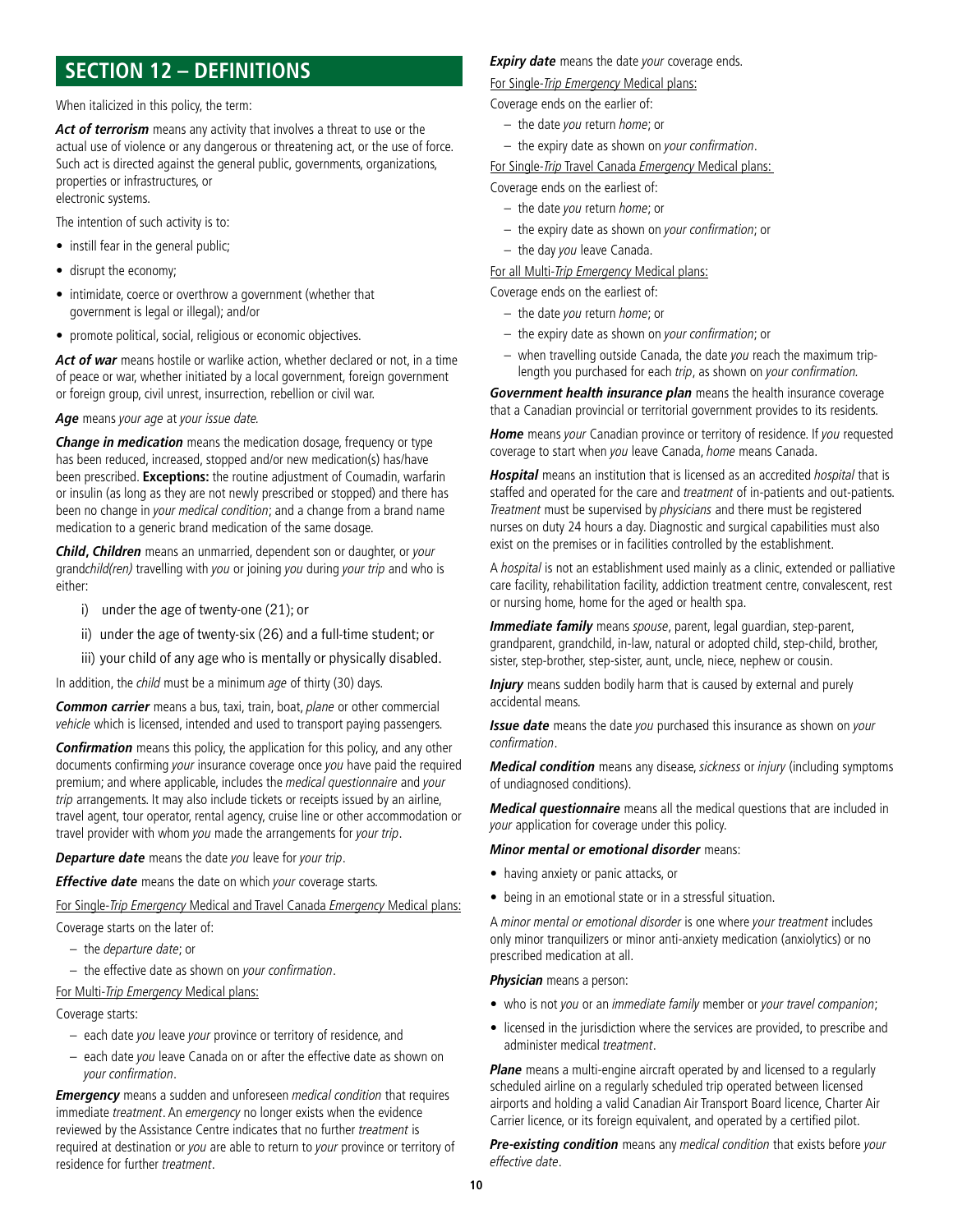**Reasonable and customary** means charges incurred for goods and services that are comparable to what other providers charge for similar goods and services in the same geographical area.

**Sickness** means illness or disease, or any symptom related to that illness and/ or disease.

**Spouse** means someone to whom one is legally married, or with whom one has been residing and who is publicly represented as a spouse.

**Stable** A medical condition is considered stable when all of the following statements are true:

- 1. there has not been any new treatment prescribed or recommended, or change(s) to existing *treatment* (including a stoppage in *treatment*), and
- 2. there has not been any *change in medication*, or any recommendation or starting of a new prescription drug, and
- 3. the medical condition has not become worse, and
- 4. there has not been any new, more frequent or more severe symptoms, and
- 5. there has been no hospitalization or referral to a specialist, and
- 6. there have not been any tests, investigation or treatment recommended, but not yet complete, nor any outstanding test results, and
- 7. there is no planned or pending treatment.

All of the above conditions must be met for a *medical condition* to be considered stable

**Travel companion** means someone who shares trip arrangements with you on any one trip, up to a maximum of three (3) persons including yo, except under Emergency Medical benefit #18, where travel companion is limited to one (1) insured individual.

**Treatment** means hospitalization, a procedure prescribed, performed or recommended by a physician for a medical condition. This includes but is not limited to prescribed medication, investigative testing and surgery.

Important: Any reference to testing, tests, test results, or investigations excludes genetic tests. "Genetic test" means a test that analyzes DNA, RNA or chromosomes for purposes such as the prediction of disease or vertical transmission risks, or monitoring, diagnosis or prognosis.

**Trip** means the time between your effective date of insurance and expiry date.

mobile home, camper truck or trailer home which you use during your trip **Vehicle** includes any private or rental passenger automobile, motorcycle, boat, exclusively for the transportation of passengers (other than for hire).

**We, us, our** means Manulife.

You, your means the person(s) named as the insured(s) on the *confirmation*, for whom insurance coverage was applied and for whom the appropriate premium was received by us.

In this policy, words and terms denoting the singular shall be interpreted to mean the plural and vice versa, unless the context clearly indicates otherwise.

## **SECTION 13 – NOTICE ON PRIVACY**

**Your privacy matters.** We are committed to protecting the privacy of the information we receive about you in the course of providing the insurance you have chosen. While our employees need to have access to that information, we have taken measures to protect your privacy. We ensure that other professionals, with whom we work in giving you the services you need under your insurance, have done so as well. To find out more about how we protect your privacy, please read our Notice on Privacy and Confidentiality.

Notice on Privacy and Confidentiality. The specific and detailed information requested on your application and medical questionnaire is required to process the application. To protect the confdentiality of this information, Manulife will establish a financial services file from which this information will be used to process the application, offer and administer services, and process claims. Access to this fle will be restricted to those Manulife employees, mandataries, administrators or agents who are responsible for the assessment of risk (underwriting), marketing and administration of services and the investigation of claims, and to any other person you authorize or as authorized by law. These people, organizations and service providers may be in jurisdictions outside Canada, and subject to the laws of those foreign jurisdictions.

Your file is secured in our offices or those of our administrator or agent. You may request to review the personal information it contains and make corrections by writing to: Privacy Officer, Manulife, P.O. Box 1602, Waterloo, ON N2J 4C6.

You may also visit Manulife at <https://www.manulife.ca/privacy-policies.html> for further details about our Privacy Policy.

The Manufacturers Life Insurance Company